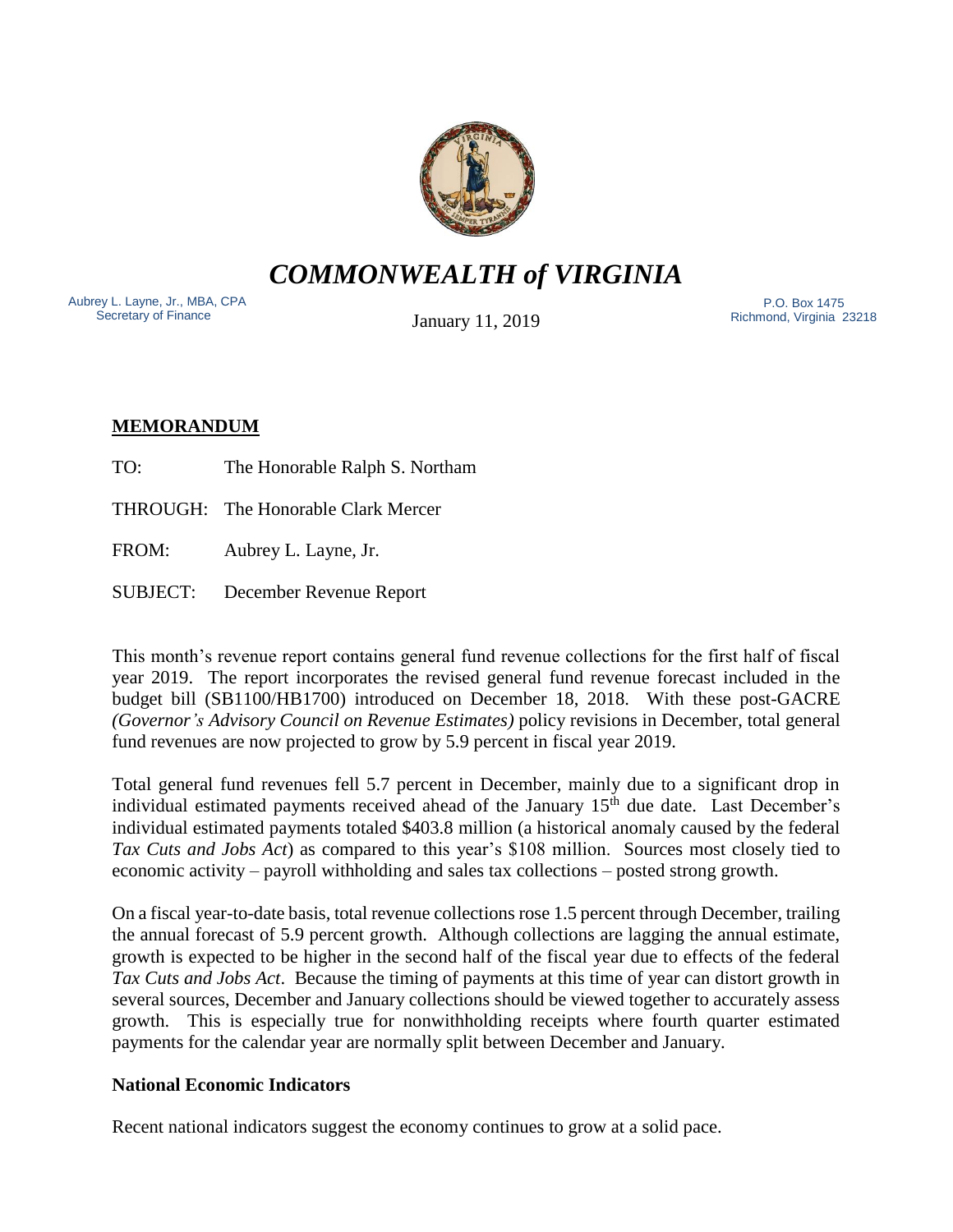January 11, 2019 Page 2 of 5

- According to the third estimate, real GDP rose at an annualized rate of 3.4 percent in the third quarter, following 4.2 percent growth in the second quarter.
- The labor market is healthy. Payroll employment rose by 312,000 jobs in December, well above expectations. In addition, October and November gains were revised higher. In a separate report, the unemployment rate increased from 3.7 percent to 3.9 percent, as more workers entered the labor force.
- Initial claims for unemployment rose by 10,000 to 231,000 during the week ending December 29, although claims data can be volatile during the holidays. The four-week moving average fell by 500 to 218,750. The level of claims is consistent with a healthy labor market.
- The Conference Board's index of leading indicators rose 0.2 percent in November following a 0.3 percent decrease in October and a 0.6 percent increase in September, suggesting the economic expansion should continue.
- The Conference Board's index of consumer confidence fell 8.3 points to 128.1 in December, with both the expectations and present conditions components contributing to the decline.
- Conditions in the manufacturing sector softened in December. The Institute of Supply Management index dipped from 59.3 to 54.1, a level consistent with continued growth.
- The CPI was unchanged in November after increasing 0.3 percent in October. The index stands 2.2 percent above November 2017. Core inflation (excluding food and energy prices) rose by 0.2 percent, and is also 2.2 percent above a year ago.
- At its December meeting, the Federal Reserve raised the federal funds target rate range by 25 basis points to 2.25 to 2.5 percent.

## **Virginia Economy**

In Virginia, payroll employment rose 1.8 percent in November as compared to last year. Northern Virginia posted growth of 1.1 percent; Hampton Roads rose 1.6 percent; and Richmond-Petersburg rose 1.6 percent. The seasonally adjusted unemployment rate fell 0.1 percentage point to 2.8 percent in November, the lowest rate since April 2001.

The Virginia Leading Index decreased 0.1 percent in November after advancing 0.3 percent in October. Auto registrations fell in November while the U.S. leading index and initial claims for unemployment improved for the month. Future employment was unchanged. The index for Roanoke rose and the index for Winchester was unchanged in November while the remaining regional indexes decreased in November.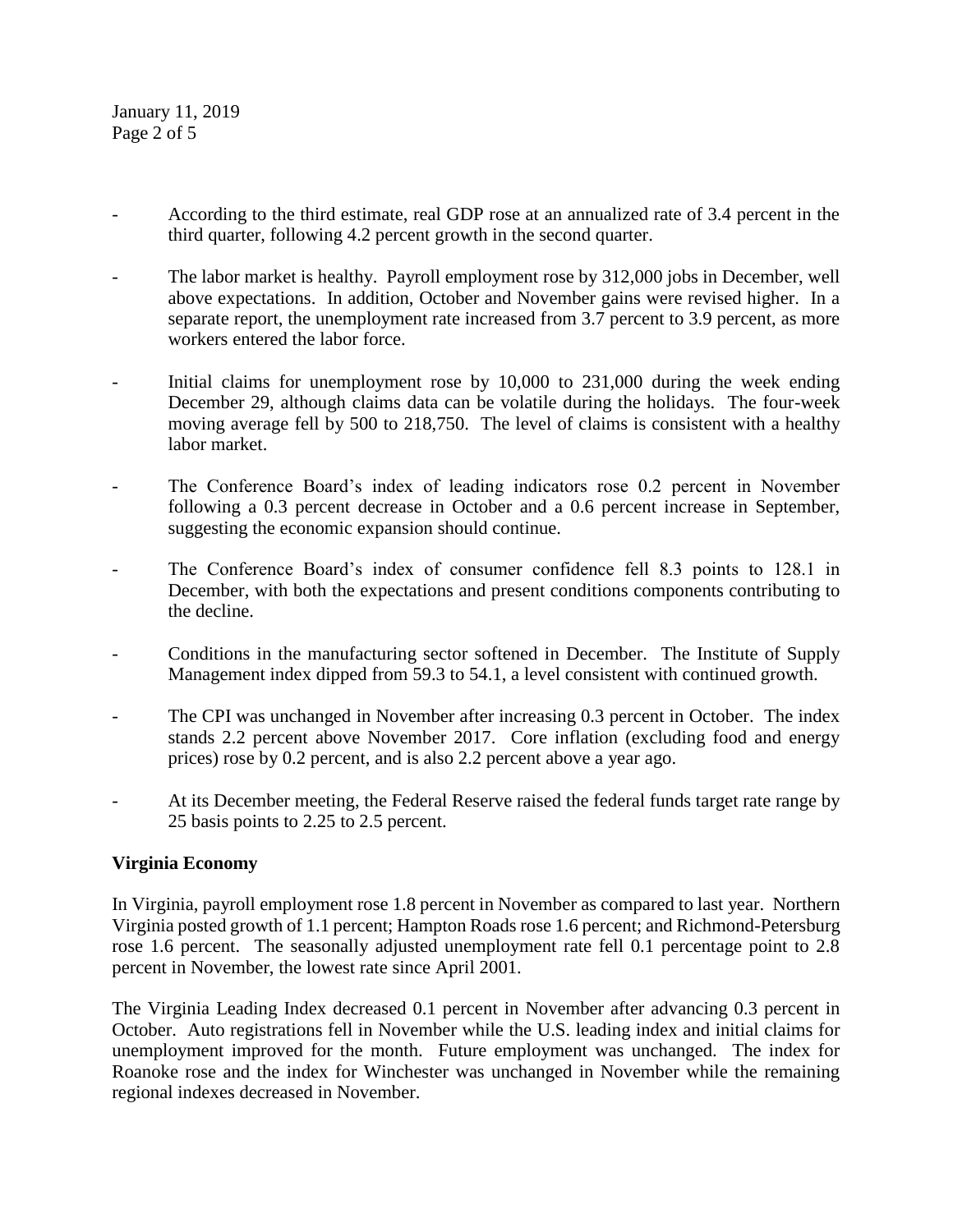January 11, 2019 Page 3 of 5

#### **December Revenue Collections**

Total general fund revenues fell 5.7 percent in December, mainly due to a significant drop in individual estimated payments received ahead of the January  $15<sup>th</sup>$  due date. Sources most closely tied to economic activity – payroll withholding and sales tax collections – posted strong growth. On a fiscal year-to-date basis, total revenue collections rose 1.5 percent through December, trailing the annual forecast of 5.9 percent growth.

*Net Individual Income Tax (71% of general fund revenues)*: Through December, collections of net individual income tax rose 0.5 percent from the same period last year, lagging the annual estimate of 6.7 percent growth. As stated earlier, growth is expected to pick up in the second half of the fiscal year due to effects of the federal *Tax Cuts and Jobs Act*. Performance in each component of individual income tax is as follows:

*Individual Income Tax Withholding (62% of general fund revenues)*: Collections of payroll withholding taxes rose a strong 11.9 percent in December. The partial federal government shutdown had no effect on receipts because payments are received from agencies at the beginning of the month. Year-to-date, collections have grown 4.5 percent, well ahead of the annual estimate of 3.8 percent growth.

*Individual Income Tax Nonwithholding (19% of general fund revenues)*: December and January are significant months for collections in this source, and receipts can be distorted by the timing of payments. Taxpayers have until January  $15<sup>th</sup>$  to submit their fourth estimated payment for tax year 2018 and some of these payments are typically received in December. Individual estimated payments of \$108.0 million were significantly below the \$403.8 million collected in December of last year. Last December's receipts included significant payments from wealthy individuals making payments to deduct in taxable year 2017 on their federal return as a result of the *Tax Cuts and Jobs Act* limiting the amount of payments they could deduct in tax year 2018.

Year to-date collections were \$828.2 million compared with \$1,045.5 million in the same period last year, a 20.8 percent decline compared with the annual estimate of a 15.2 percent increase. A clearer assessment of growth will be possible at the end of January, when all quarterly payments have been received and December and January collections can be considered together. However, due to some of the extremely large payments from individuals received last December were in fact a proxy for their May  $1<sup>st</sup>$  final payment, it may be until May before a complete analysis can be done.

*Individual Income Tax Refunds*: December is not a significant month for refund activity, as it concludes tax year 2017 refund processing. Through December, the Department of Taxation issued \$305.2 million in refunds compared with \$289.0 million in the first six months of last fiscal year.

*Sales Tax (17% of general fund revenues)*: Collections of sales and use taxes, reflecting November sales, rose 7.7 percent in December. November represents the beginning of the holiday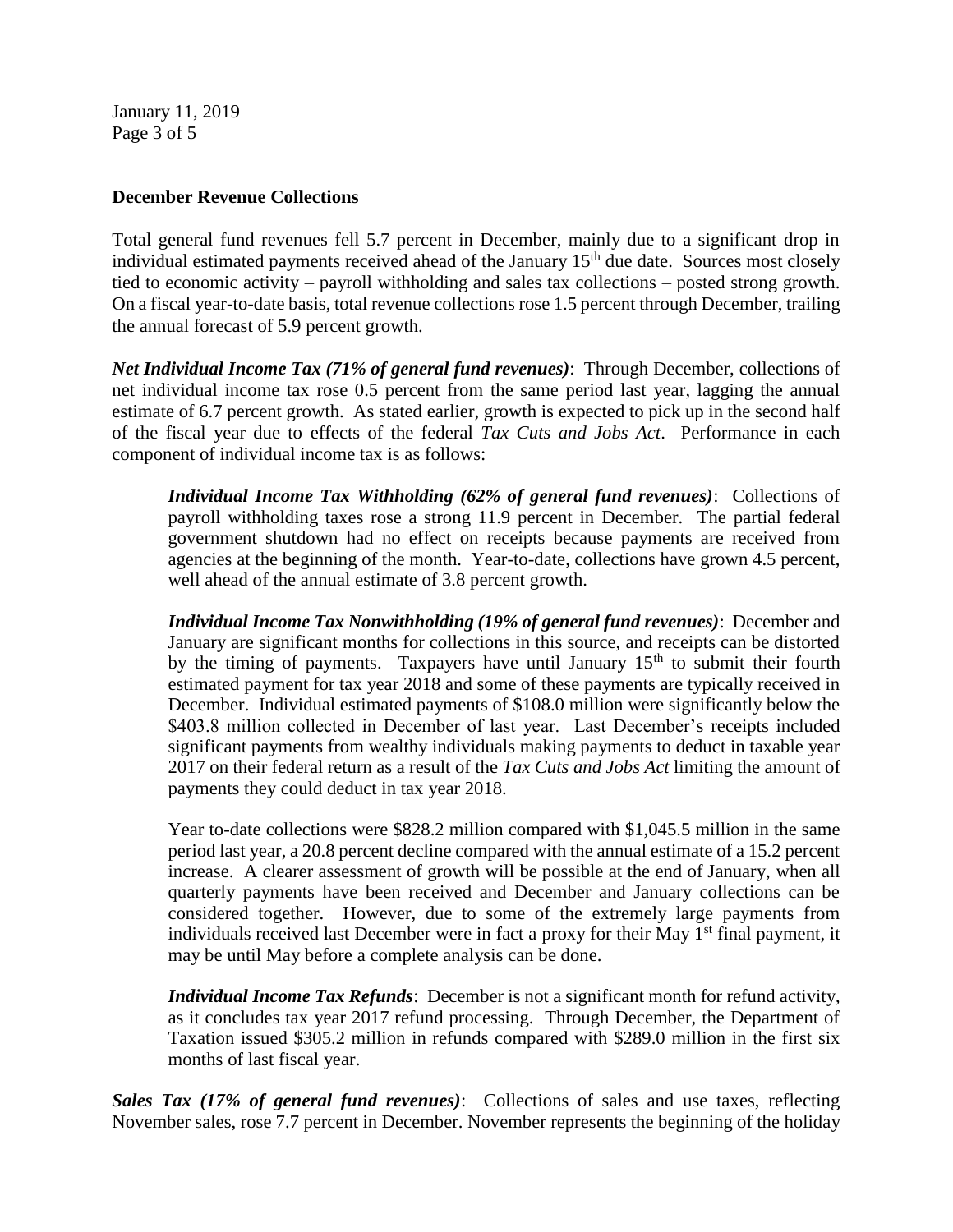January 11, 2019 Page 4 of 5

shopping season and a clearer assessment of the season will be possible after receiving December sales tax payments due in January. On a year-to-date basis, collections have risen 4.8 percent, ahead of the annual estimate of 3.7 percent growth.

*Corporate Income Tax (4% of general fund revenues)*: December is a significant month for corporate income tax collections as quarterly estimated payments are due for most corporations. With the main refunding season completed and the first two estimated payments received, collections of corporate income taxes grew 1.2 percent on a year-to-date basis, compared with the forecast of 5.6 percent growth.

*Wills, Suits, Deeds, Contracts (2% of general fund revenues)*: Collections of wills, suits, deeds, and contracts – mainly recordation tax collections – were \$32.0 million in December, compared with \$32.4 million in December of last year, a decline of 1.3 percent. On a year-to-date basis, collections are down 5.2 percent, slightly ahead of the annual forecast of a 6.7 percent decline.

*Insurance Premiums (2% of general fund revenues)*: Chapter 896 of the 2007 Acts of the Assembly required that \$168.7 million of collections in this source be transferred to the Transportation Trust Fund in fiscal year 2019 before making any deposits to the general fund. The required transfer was completed in December. Collections of taxes on insurance premiums were \$93.2 million in December, compared with \$94.7 million in December 2017.

#### **Other Revenue Sources**

The following list provides data on December collections for other revenue sources:

|                                    | <b>Year-to-Date</b> | Annual<br><b>Estimate</b> |
|------------------------------------|---------------------|---------------------------|
| Interest Income (0.3% GF revenues) | 26.6%               | 11.5%                     |
| ABC Taxes (1% GF revenues)         | $1.2\%$             | 3.5%                      |

*All Other Revenue (2% of general fund revenues)*: Receipts in All Other Revenue rose 10.1 percent in December, \$25.6 million compared with \$23.3 million a year ago. On a year-to-date basis, collections of All Other Revenue rose 13.9 percent from the same period last year, compared to the annual estimate of 1.5 percent growth.

#### **Summary**

Total general fund revenues fell 5.7 percent in December, mainly due to a significant drop in individual estimated payments received ahead of the January  $15<sup>th</sup>$  due date. Sources most closely tied to economic activity – payroll withholding and sales tax collections – posted strong growth. On a fiscal year-to-date basis, total revenue collections rose 1.5 percent through December, trailing the annual forecast of 5.9 percent growth.